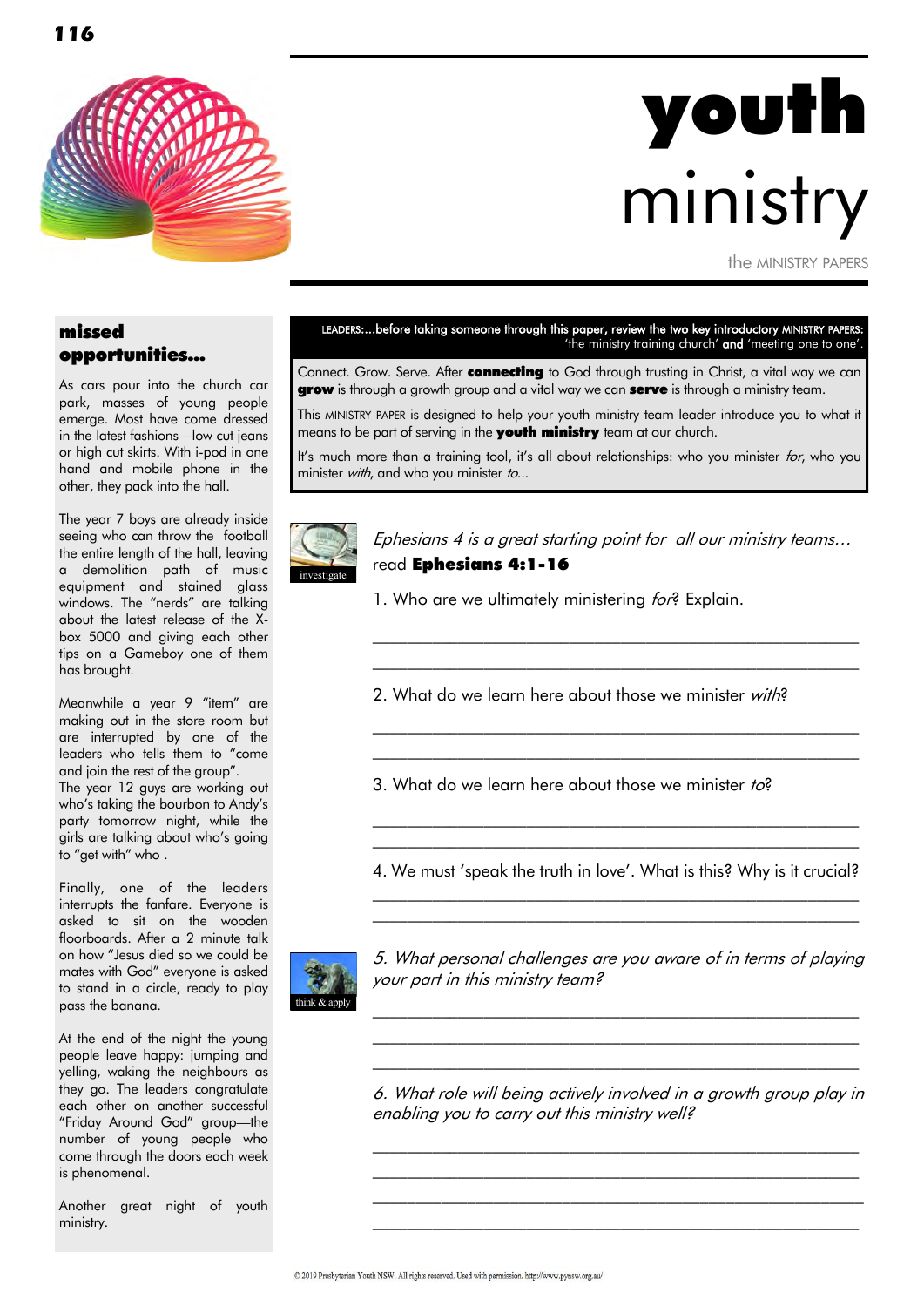# flexible & fixed

Many of our ministry teams are focused on a particular age group or demographic, e.g. kids club, youth group, university ministry. That makes sense because each of these groups has its own particular needs. Each group has its own special challenges and opportunities. However, it's sometimes easy to recognise only what's unique about each group. It's easy to forget what all people, whatever age or stage, have in common. This section of the paper helps us think through what"s flexible and what"s fixed in our ministry to young people...



# read 1 Corinthians 9:19-23

1. What is *flexible* in Paul's approach to ministry?

2. What is *fixed* in Paul's approach to ministry?



3. Referring to the "profile of a high-schooler" opposite, in what ways will ministry to these children need to flexible?

 $\mathcal{L}_\text{max}$  and the contract of the contract of the contract of the contract of the contract of the contract of  $\mathcal{L}_\text{max}$  and the contract of the contract of the contract of the contract of the contract of the contract of  $\mathcal{L}_\text{max}$  and the contract of the contract of the contract of the contract of the contract of the contract of  $\mathcal{L}_\text{max}$  and the contract of the contract of the contract of the contract of the contract of the contract of

 $\mathcal{L}_\text{max}$  and the contract of the contract of the contract of the contract of the contract of the contract of \_\_\_\_\_\_\_\_\_\_\_\_\_\_\_\_\_\_\_\_\_\_\_\_\_\_\_\_\_\_\_\_\_\_\_\_\_\_\_\_\_\_\_\_\_\_\_\_\_\_\_\_\_\_\_\_\_

 $\mathcal{L}_\text{max}$  and the contract of the contract of the contract of the contract of the contract of the contract of  $\mathcal{L}_\text{max}$  and the contract of the contract of the contract of the contract of the contract of the contract of

4. In all of this, what needs to stay fixed in our ministry to these young people?

 $\mathcal{L}_\text{max}$  and the contract of the contract of the contract of the contract of the contract of the contract of  $\mathcal{L}_\text{max}$  and the contract of the contract of the contract of the contract of the contract of the contract of  $\mathcal{L}_\text{max}$  and the contract of the contract of the contract of the contract of the contract of the contract of  $\mathcal{L}_\text{max}$  and the contract of the contract of the contract of the contract of the contract of the contract of



# challenges and opportunities

Have another look at the "profile of a high-schooler". Think through the particular challenges and opportunities of this ministry...

| what are some of the | what are some ideas for facing        |
|----------------------|---------------------------------------|
| challenges?          | these?                                |
| what are some of the | what are some ideas for <b>making</b> |
| opportunities?       | the most of these?                    |



# profile of a teenager

#### change

high-schoolers are going through many changes that affect their attitude, mood and self confidence from day to day, and over periods of time.

#### influence

for the first time in their lives teenagers are now more influenced by their peers then their parents.

#### the school environment

school is like the animal kingdom. It is survival of the fittest. High school is probably one of the hardest places to live out the Christian faith. However it's also a place where young people can be very receptive to the gospel.

#### fun

students usually have about six class periods a day. At lunch they don"t want to go to another class, they want to talk and have fun.

#### sex, drugs and alcohol

high-schoolers will inevitably be exposed to sex, drugs and alcohol. It all looks really exciting and most of the time their friends are all getting into it. Talk about these issues in the group regularly.

#### high school certificate

the final years of school can be pretty stressful for a lot of students. They often feel pressured by teachers and their parents (Christian parents can be big offenders).

#### who am I?

high-schoolers are trying very hard to figure out who they are. They"re very conscious of their looks, intellectual capacity and sporting ability and wonder if any or all of these things determine their identity. We need to tell them that God loves them heaps just as they are and that through Jesus they can be children of God.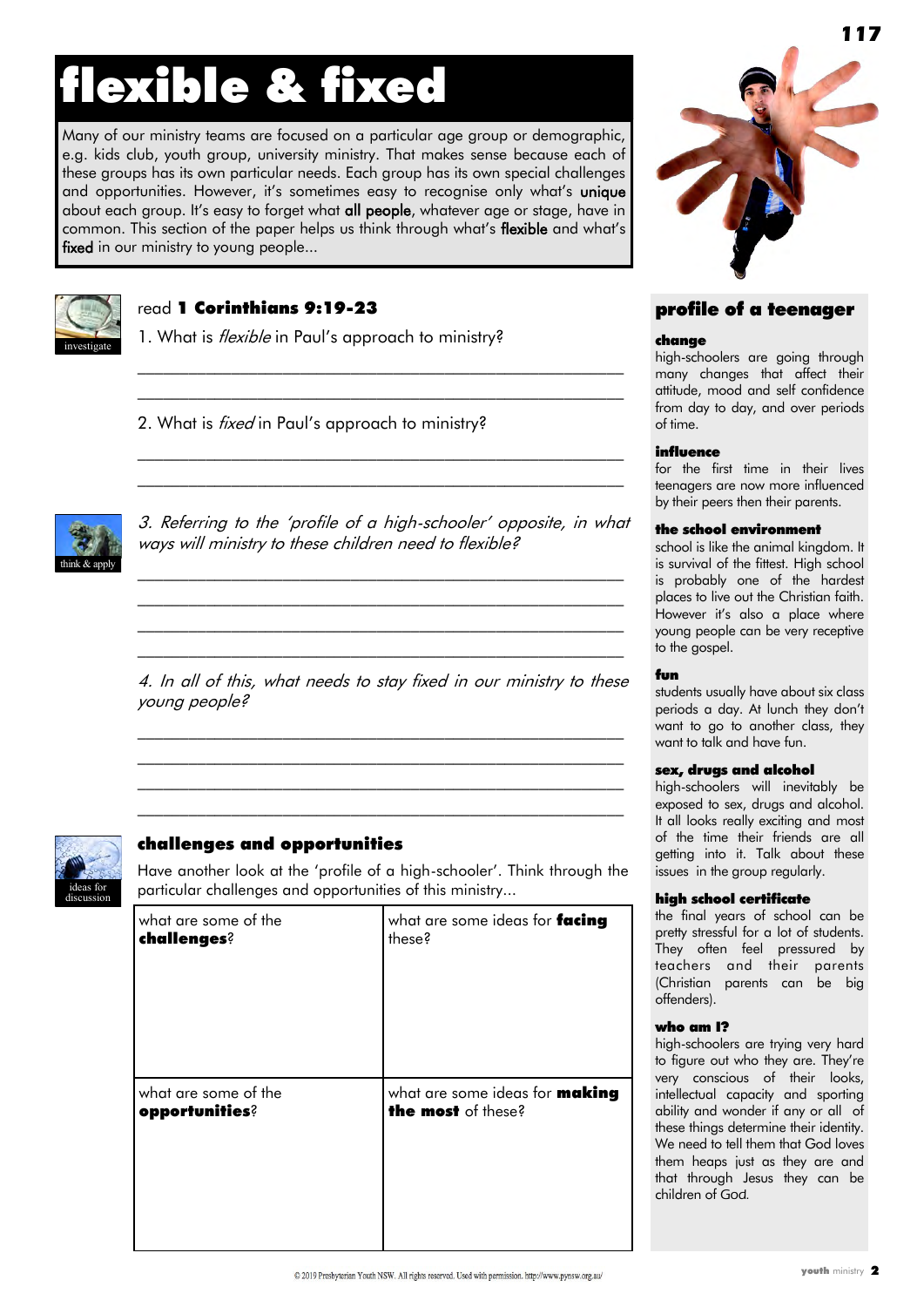

# staying on target

Hopefully the previous page generated lots of discussion about gospel ministry to high -schoolers. On the "*flexible*" aspects of this ministry, there are certainly many good approaches possible. But it's when we come back to the all-important "fixed" aspectthe gospel of Christ—that we can get clearer about the **best** approach. We need to remember our key goals in seeing every person grow to maturity in Christ. We also need to keep thinking through the steps or pathway people travel toward maturity. In short, we need to stay on target with what the ministry is there for...

# real fun

Cyndi Lauper's "girls just wanna have fun" would make a great catch-cry for many Youth Groups. The programs of these groups tends to be jam-packed full of wild and outrageous activities. But sadly, building gospel-centred relationships doesn"t appear to be on the agenda.

Fun will certainly get kids along to Youth Group and it will probably keep them coming (at least until year 9 or 10). But the time will come in a teenagers life when the fun on offer at Youth Group just can"t compete with the fun that the world has to offer.

A Youth Group that tries to compete on the world"s terms will fail in one of two ways - it will either become indistinguishable from the world or it will be exposed as a cheap imitation. So what"s the alternative?

The alternative, as the French say, is to "vive le difference"! Let"s face it Christians are different - and we should thank God that that"s so. We've got a lot to offer a lost world by sharing the life-saving gospel of Jesus Christ.

So Youth Group will still be fun, but it"ll be fun with a difference - real fun based on real relationships with the goal of building real Christians who"ll stick with Jesus for a real long time.

Through modeling prayer and Bible reading, having a time of singing (if resources are available), and a series of segments that are relevant, enjoyable and gospel-focused Youth Group can offer teenagers something real they won't get anywhere else. And with growth groups at the centre, Christians are built up in Christ, and at the same time non-Christians are exposed to the Gospel.

Fun might be "all they really want" but it"s not all they really need.

# think small

Growth Groups are key in nurturing a young person"s relationship with Christ. Establishing Growth Groups centred around God"s Word and caring beyond the group time keeps with the goal of seeing young people grow to maturity in Christ.

# a lounge room not a classroom

Growth Groups in youth ministry can often become a lot like a classroom. A leader asks questions, hands are raised and answers are given. But having already spent 30 hours at school, a classroom setting may not provide the most edifying environment for teenage Christians. Perhaps there"s a benefit in steering away from written answers, where young people aren"t worried about how to spell propitiation or righteousness.

Of course, God"s Word remains central and ground rules of the group are set - but the environment is different. The atmosphere is loving and warm, struggles in the Christian life are dealt with, evangelism is encouraged and prayer points for each other are shared.

# a youth leader not just a youth group leader

The role of a youth leader isn"t just about facilitating questions in a Bible study on a Friday night. Caring for high-schoolers beyond the weekly meeting is a far bigger role. With many temptations on offer for teenagers, we need to consider creative ways of building relationships that reach beyond the night of Youth Group . Running a school lunch time group, circulating a fortnightly prayer email, or having a "group day out", are all means of building contact that keeps young people maturing in Christ.

For significant relationships to form it"s important to consider what is a reasonable "span of care". A group of about 4-6 is a good limit. Any more than this is not only draining but makes it difficult for effective care to be provided.

While a genuine interest in all those in our Growth Group is vital, Picking out a couple of "core members" within the group is also crucial. A discipleship role with this "core" is a great way to ensure that teenagers will grow to maturity in Christ and be equipped for ministry to their peers and the next generation.



1. What are some practical ways you could care for a Growth Group of guys or girls beyond the night of Youth Group?

2. How can we make sure that the gospel of Jesus remains central to what we do at Youth Group?